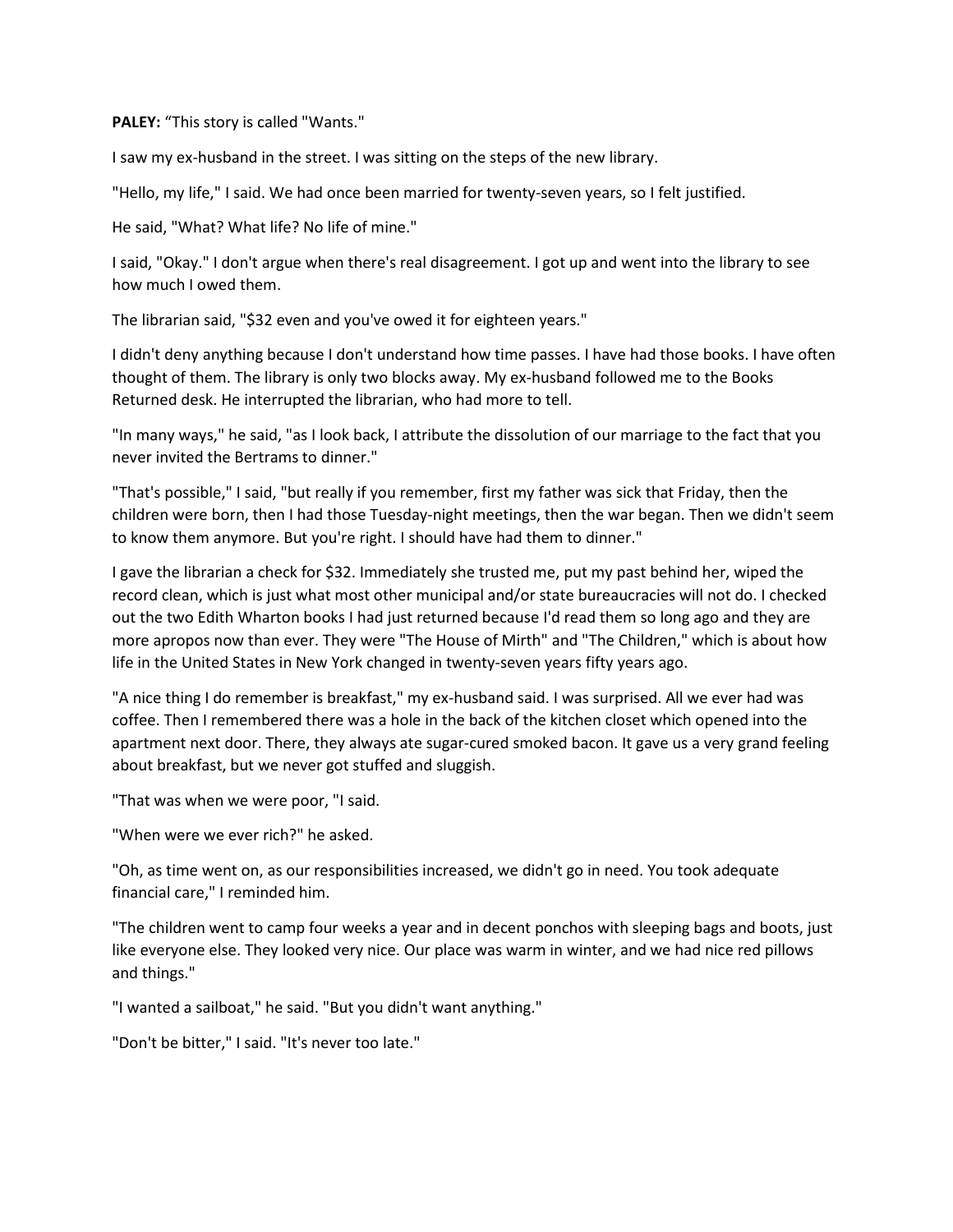"No," he said with a great deal of bitterness. "I may get a sailboat. As a matter of fact, I have money down on an eighteen-foot split-rigger. I'm doing well this year and can look forward to better. But as for you, it's too late. You'll always want nothing."

He had had a habit throughout the twenty-seven years of making a narrow remark which, like a plumber's snake, could work its way through the ear down the throat, half-way to my heart. He would then disappear, leaving me choking with equipment. What I mean is, I sat down on the library steps, and he went away. I looked through "The House of Mirth," but lost interest. I felt extremely accused. Now, it's true. I'm short of requests and absolute requirements. But I do want something. I want, for instance, to be a different person. I want to be the woman who brings these two books back in two weeks. I want to be the effective citizen who changes the school system and addresses the Board of Estimate on the troubles of this dear urban center. I had promised my children to end the war before they grew up.

I wanted to have been married forever to one person, my ex-husband, or my present one. Either has enough character for a whole life, which, as it turns out, is really not such a long time. You couldn't exhaust either man's qualities or get under the rock of his reasons in one short life. Just this morning I looked out the window to watch the street for a while and saw that the little sycamores the city had dreamily planted a couple of years before the kids were born had come that day to the prime of their lives.

Well, I decided to bring those two books back to the library, which proves that when a person or an event comes along to jolt or appraise me, I can take some appropriate action, although I am better known for my hospitable remarks."

## [ Music ]

**Announcer:** "Brockport Writers Forum presents another in its exclusive and continuing series of discussions with leading literary contemporaries. Today, the writing of Grace Paley. Here to introduce the participants and guest is today's program host, Peter Marchant, Director of the Writers Forum, Department of English, State University of New York, College at Brockport.

**MARCHANT:** "Welcome, Grace Paley, to Brockport, and welcome Mary Elsie Robertson to interview Grace Paley with me. Grace, I'd like to ask you the first question. How exactly did you start writing? Were you always a writer? When were your first writings and your first publications?"

**PALEY:** "Well, I always was a writer. I guess I was a-I wrote poetry most of my life and, I mean, it wasn't such great poetry, but it was poetry, and I did that from the time I was a child actually, and I did very little publishing. I may have published a couple of poems at some point in my 20s, but I didn't begin to write stores until I was in my 30s, and that's when I began to write the stories in these books, and they were published, but they were never published-they were not published in periodicals. "The Little Disturbances of Man" was published as a book really and only appeared, maybe a couple of those stories, in "Accent," a small magazine.

**ROBERTSON:** "What made you shift from poetry to short stories?"

**PALEY:** "Well, I really liked poetry the best, and I loved doing it, and I wrote it all the time, but there was something really wrong with the way I was working. I never-I never-I never got it really-I never got my own throat working with it, you know, and I think one of the reasons was I liked it so much and I read it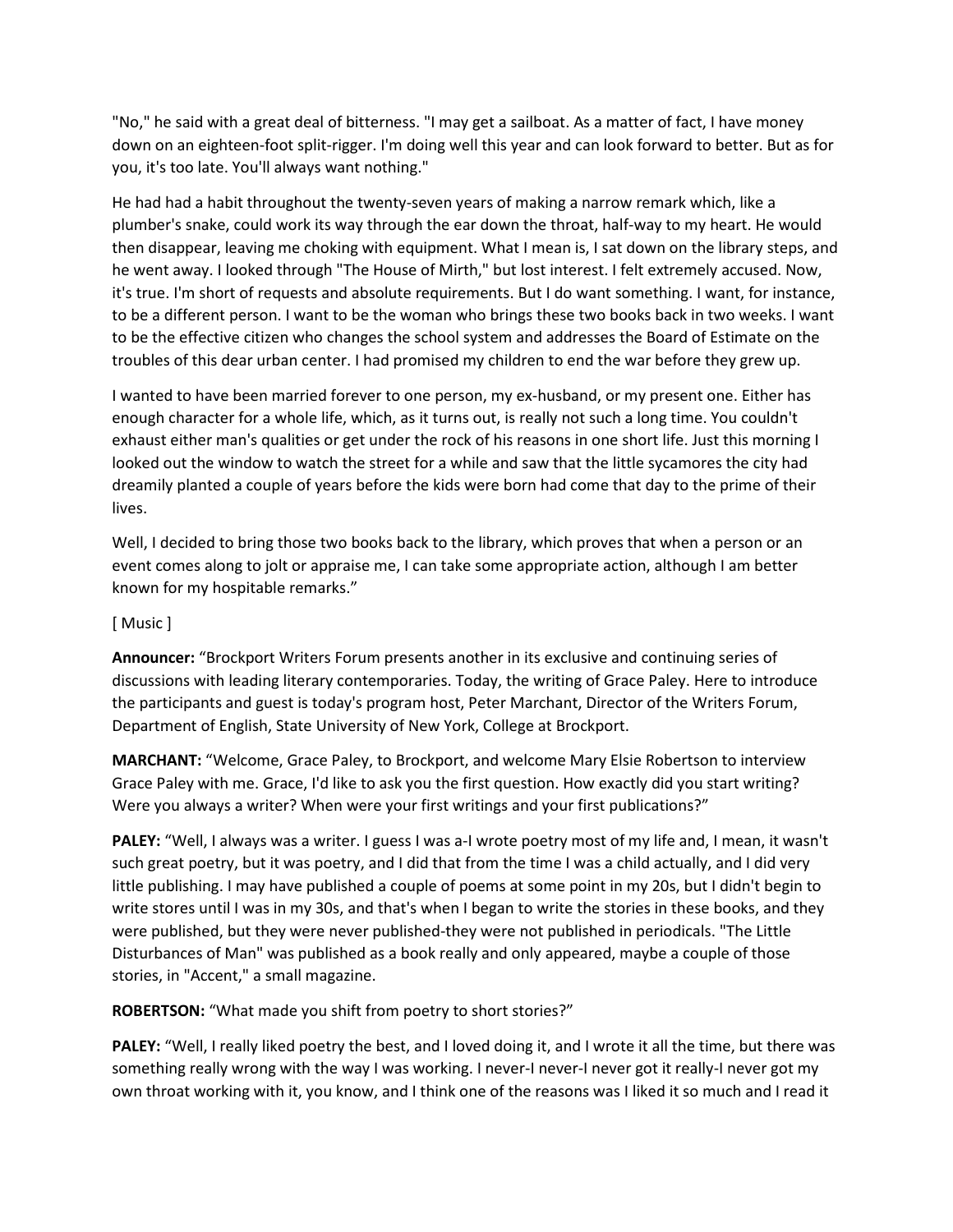so much and I had a very strong literary sense as far as the poetry was concerned, but as time went on I couldn't-I couldn't-I couldn't-I won't even say talk about it, all right. I couldn't think about what I wanted to think about in poetry. I couldn't begin to think about what interested me, what made me write the stories, which were the lives of women and men and especially women at that time, and I had no-I don't mean that it can't be done in poetry, and a lot of people did it, but I couldn't do it, and I had to do it in stories, and that's really what made me do it. The pressure of subject matter, which people don't talk about a lot, but that pressure really made me really move."

**ROBERTSON:** "One of the things that strikes, well any reader of your stories is that you have command of all these voices, and I just wondered, is that how a story starts for you? Do you hear the voice in your head and then the rest follows from the voice, or something--?"

**PALEY:** "You've got it. I mean, in a lot of the stories that's what happens. I really-it's as though in a way that that's how I began to be able to write stories was because I heard enough voices so I could make my own out of them."

**MARCHANT:** "How did you find your way to this particular form, which seems very much you, very original? Was there any model you followed or did you just find your way?"

**PALEY:** "Well, no. I think first I had been writing a lot of poetry. So, and the short story in a lot of ways seems more connected to poetry than it does to the novel. It never entered my mind. I had small kids at the time, little-they were maybe four and three or something like that. It never entered my mind I could ever in a million years really have the time or, you know, that kind of long forward time to do a novel. So I just didn't enter my mind, and I just-and since I hadn't been writing prose, I naturally tried to write short prose when I began writing prose. I mean, and so that the first stories-the first story I wrote was "The Contest," which is in there, and then the second one was "Goodbye and Good Luck." So it just, it seemed, because of poetry, I think, really that that short form was appropriate. It was something I could handle."

**ROBERTSON:** "Do you tend to do a lot of revision, or do you write rather quickly and that's-- ?"

**PALEY:** "No. No. The story I just read was something that I thought about and thought about and wrote pretty quickly. There are very short stories in here. The ones that are two and three pages in either book, I've really done that way, but once they're five pages, it takes me a long time. Some of them I-a lot of them I just write the first couple of pages and then wait six months or a year for the rest of the story to come. I've been working-I have one short story I have been working on now for a long time that I just don't imagine when I'll finish it, and it's really never going to be more than fifteen pages. So I do do a lot of that, revising as I work and then finally more of it."

**MARCHANT:** "You sound-it sounds as if when you wrote those short short stories, it was partly because of the children. You had no time to attend anything much longer. Did you write in spite of the children or as an escape from the children?"

**PALEY:** "Oh, no. I liked having them. I enjoyed them. No, I didn't write as-I wrote those stories because I was thinking about-I was accustomed to thinking like a writer, that is I was accustomed to writing when I-in order to help myself think about things and as a poet by always, even when the kids were young, I always had hunks of paper or something in my back pocket or car or wherever, you know, so that I was always writing, but when I sat down to write the stories, it so happens that I had been sick before that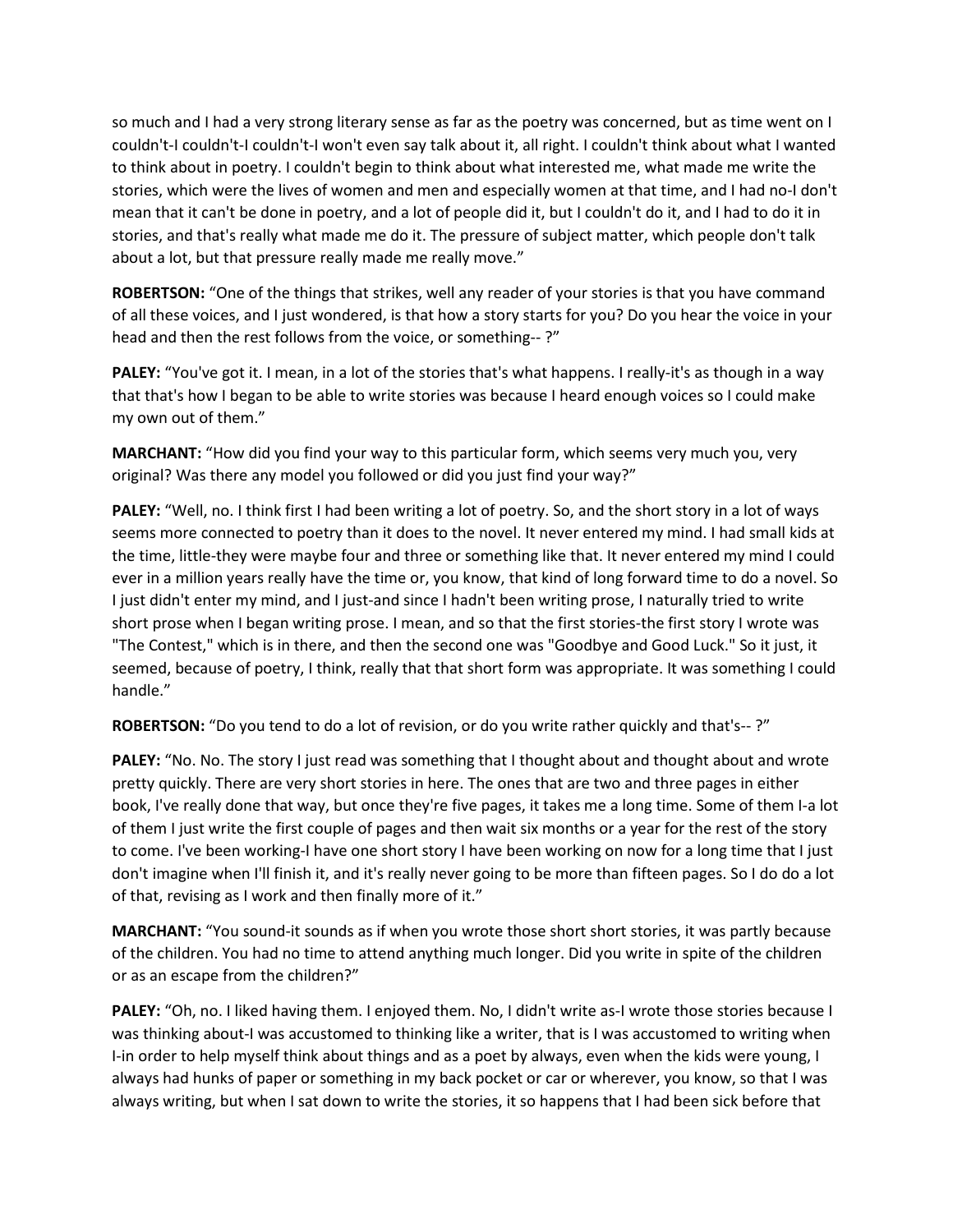and the kids were in daycare, and I'm going to really throw in that piece of politics right now that I don't know what I would have done really without that daycare center, which was near us. So that in that period I was able to begin this very hard task of working in another form very seriously in a way that I hadn't done before, and I had really-I didn't have months ahead of me, but I did have the whole day for a couple of weeks for several weeks so that I was able to work. I never think-I don't think like that. I don't think in spite of the children or anything. I mean, I see life is what you live, and you do everything you can in it, you know, if you're normally greedy, and I wouldn't-there's hardly any of these things that I would wanted to have done without. I would have never wanted to do without the writing or without the children. So maybe I had the children in spite of the writing or the writing in spite of the children or politics in spite of the two of them." [Laughter]

**MARCHANT:** "But women have been terribly hampered by lack of daycare centers."

**PALEY:** "Sure."

**MARCHANT:** "And social custom kept them in the kitchen and in the nursery and hard at it. Do you think there's been much waste of talent that way over the last few years?"

**PALEY:** "Of course, but in a way it's really been-it's really been-I mean, that's a very-that's a very specific way of looking at it, but most of it has been because of what women-of women's own horizons for themselves. That is-and also what they do in their spare time. I mean, if you-I mean, men have tried to be writers and have worked in brickyards and so forth and so on and, you know, have been doctors or, you know, whatever and had very little bits of time, but they were really allowed to use the extra time in that way. I mean, the idea that my father, say, would use his extra time to paint, but my mother would use her extra time to do something for my father. I mean, it would-and people would've thought-think it strange for a woman really if she had two hours in the evening to really go to her own room and work. It's almost as though the idea that a woman could be doing that work was the greatest wall beforebetween her and the work itself, so that whatever time she ever used for herself was stealing it from the family, whereas whatever time a man used for himself was for the enhancement of the family.

**ROBERTSON:** "But I'm struck in your stories that it seems to me that all of your women characters, they know what they want, even the 13-year-olds. There's the story-is it she's 13 or 14, and she knows she wants to get married. She picks out the man, and, you know, the women seem very sure of themselves. In a way the men seem much less certain. They sort of follow the lead it seems to me often of the women. They try to do what the women want, or, in some cases, they just skip out, but the women are the sender I feel in these stories. I mean, they are-they're the strong ones. Do you-"

**PALEY:** "Well, I don't think-I guess I don't think it's true in all of them. It seems like to me like in "An Interest in Life," she is really trying to do everything the man wants, but she is the strong one all the same. He just leaves, but partly that's because that's what I was mostly interested in. I was mostly interested in the lives of women, and that first book came out in '59 and I hadn't seen-people write what they want to read. I mean that's sort of a funny thing, but in a way without really, you know, I won't push it too far, and I'm sure there are answers. They say, "Nah, I hate to read my own stuff." I don't believe that anyway, but I wrote about things that I hadn't been reading about, and one of themone of the things was the lives of the women around me at that particular time, many of whom were alone without men. I mean, they had already parted from them, and it was not my case, but I did know them well and also the children and the lives of women and children. So one of the reasons maybe that I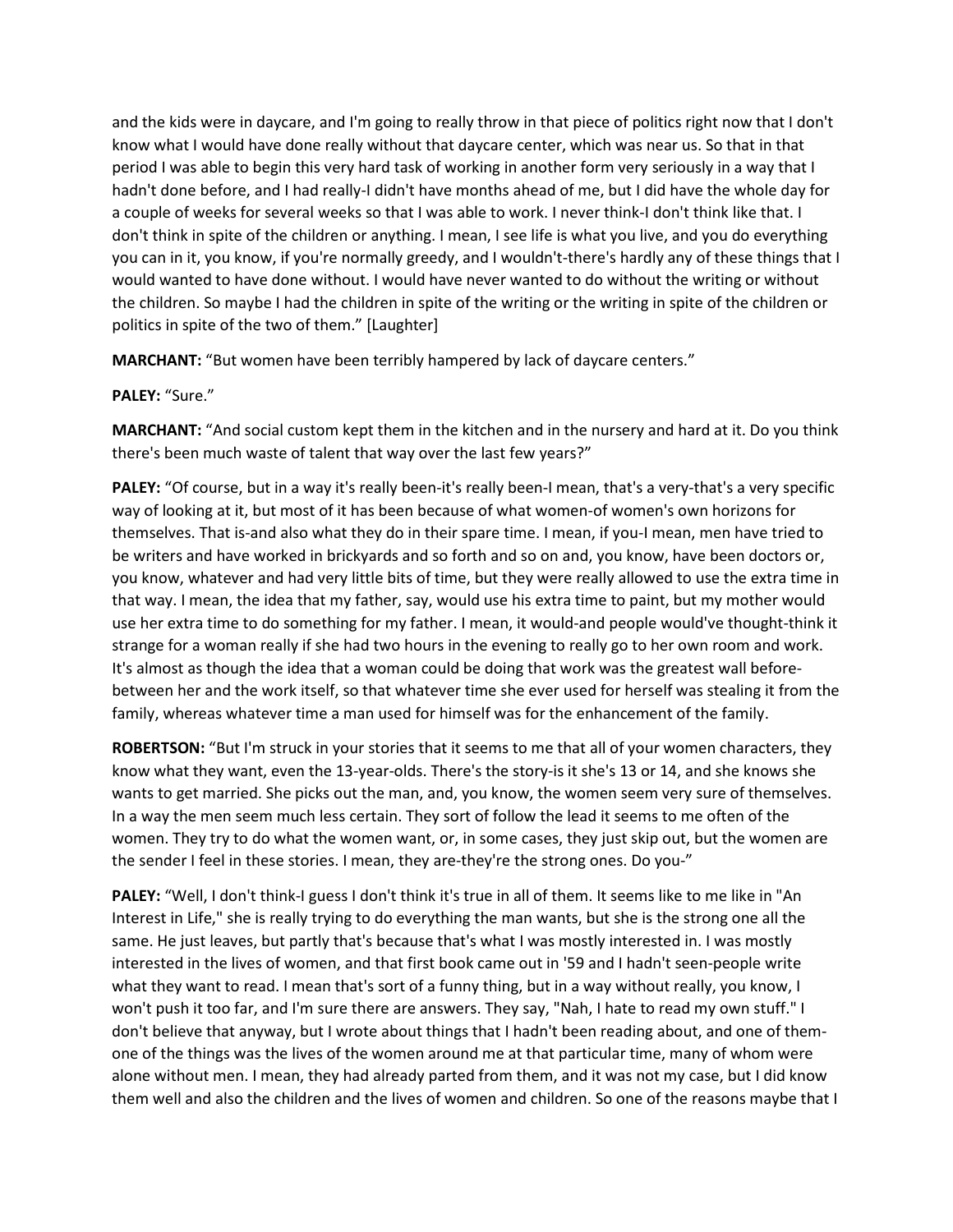didn't write earlier was that it seemed to me also although that's what I wanted to write about, and that's really what I wanted to read about. It seemed to me that coming after in the 50s, after the Second World War, there's some very heavy, strong masculine literature, which was natural if the guys had been to war. I mean, that's what they'd write about. I mean, what else were they supposed to do? But, on the other hand, it made women feel or made me feel like what I really wanted to write about was really so trivial and so-who could possibly be interested in this kind of kitchen life or yard life or whatever it was, you know? So there-I didn't really do it until there was tremendous pressure in me to do it. I really, really built up until the point came when I didn't really care if nobody was interested or not."

## **ROBERTSON:** "It's your work.

**PALEY:** "Yeah, it's what I had to do, and since I had been writing poetry without publishing it, I thought I could just as soon write fiction without publishing it." [Laughter]

**MARCHANT:** "You've touched that same chord before that you do what you have to do and you felt you had to write, so it was no big deal. You just had to do it."

**PALEY:** "Well, it was a big-I mean, it was-I mean, it took a lot of time. It was-but it was something that I had to do, and I knew I was going to do it."

**MARCHANT:** "But you weren't consciously being an artist, a writer with a capital W. You just-but you said what you wanted to say."

**PALEY:** "No, I mean despite all this interest in poetry, you know, I was scared to death of the literary life. I mean scared of it not in the sense that I was shy of it, although I was, but I didn't want to have anything to do with it. I really just-I really wanted to write but to continue to be the neighborhood person I was. Your kind of local, municipal PTA politics and stuff like that."

**MARCHANT:** "But politics are very important to you. Are women's rights your foremost interest?"

**PALEY:** "Well, to me these things are all connected very powerfully, and I would say that my feminism is strongly connected to my anti-militarism and so that it's all very close. So writing, I-as far as writing was concerned, I wrote mostly about women. That's where my deepest thoughts went, and my early politics was all municipal. I mean, it was really related to my life, like the schools where my kids were, the street, the parks, the city in general, and then it moved into, well, by the end of the 50s, beginning of the 60s into a lot of anti-war work."

## **ROBERTSON:** "Do you consider-"

PALEY: "I stuck with that, with both, all those things. I haven't really-I do less municipal work, and I miss it a lot because that's the street. That's where the life is, and I'm lonesome for that."

**ROBERTSON:** "Do you think of your stories as political stories? Do you make any sort of distinction, you know, in political art and that which is not?"

**PALEY:** "Well, I think-I think-I think they probably are just as whatever subject matter anybody takes or form, whatever, all of art is political. I mean, everything you write is either-if a person writes and says "This is not political," well, that's probably the most political thing that he could be doing, and, I mean, that's a statement of alienation probably. So, but I would say that, that, that my interest in ordinary life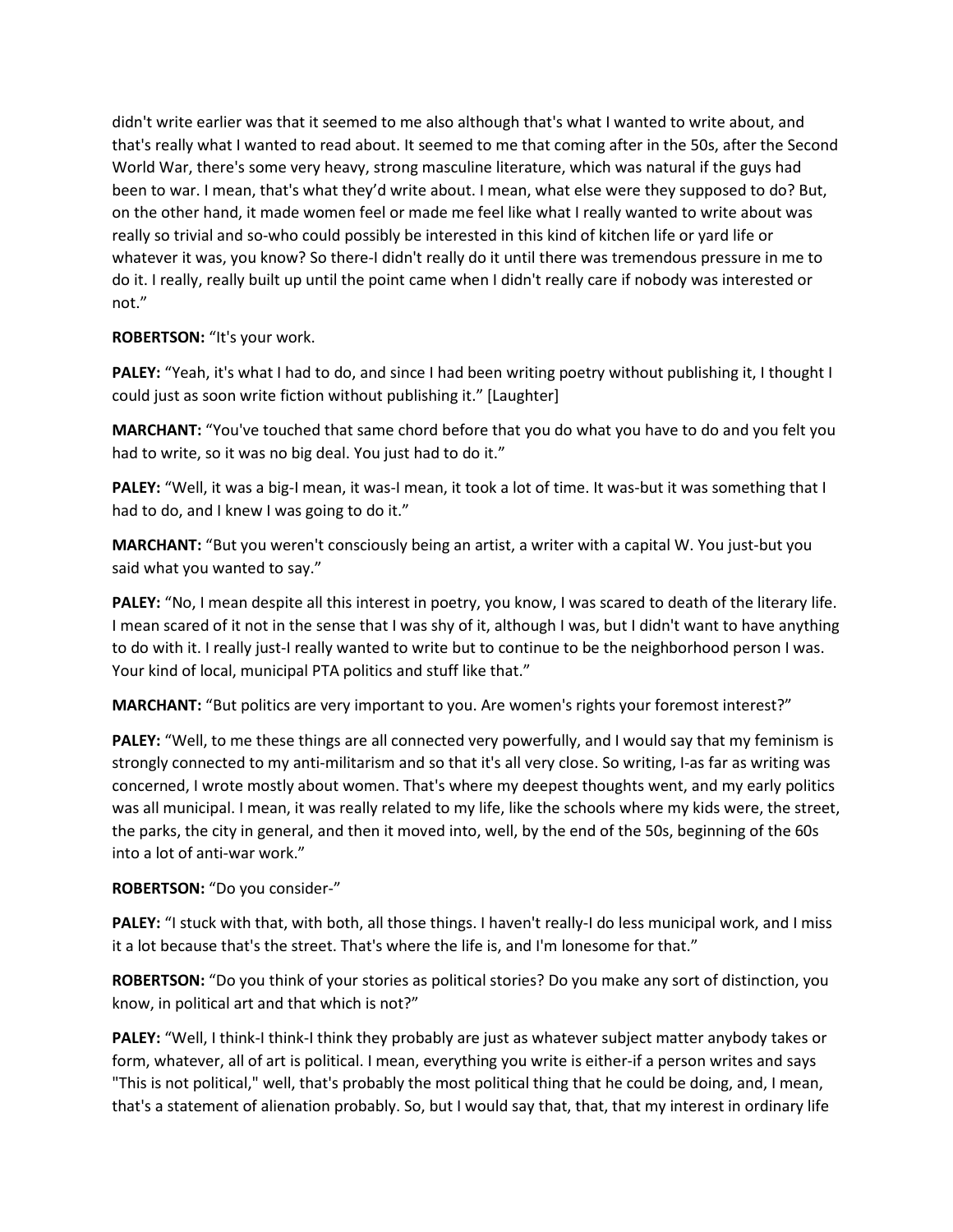and how people live is a very political one. I mean that's politics. That's what it is. So, so they seem close to me, but I can't say I thought, "Oh, I'm going to write these political stories." I didn't think that at all. I just thought, "I'm going to write about this woman and man and how they live."

**ROBERTSON:** "Yes, I agree that they are political, but they are not didactic. They are not, oh, well, I'm certain, as you say, you didn't sit down to write a story, an anti-war story. That's not it, but that is nevertheless, that's, that becomes a part of the story in a very quiet way, but not in an, oh, blatant sort of way."

**PALEY:** "That's because some of the people are doing that and some of them are not."

**MARCHANT:** "Well, I am-They don't seem to me directly political at all. You write about people, and your point is it happens to be because it's about people. You're right about people who happen to be women and who happen to be Jewish or happen to be Italian or who happen to be Irish, but they're people. Or do you think that your women are-they don't happen to be women. They are women, that that's more important?"

**PALEY:** "Well, it was very important to me to be-to write about those women. I mean, I, you know, it was consciousness or political consciousness from what-up to before however the stories, I would say that I would, you know, I hung out with my buddies, my friends in the park or whatever we took the kids around then or before that I always had very good women friends, but I really would not say that until I was in my late 20s that I had, say, a woman's political consciousness. So what's the beginning of that? The beginning of that is to know that your life is common with a certain class or a certain group, you know, so that one of the things that made me begin to write the stories, and this is all hindsight, you know-I mean, I'm telling you this this way-was the point at which I really felt my life in common with all of these women. That's-that was it. So, and that's when I felt - began to write. So I have to-I have to look back at that point with some gratitude for that consciousness having happened to me because I don't know what I would have done otherwise."

**MARCHANT:** "But when does the comic come in? Where does that derive from? You look at these characters, and they're these-"

**PALEY:** "Well, you're either funny or not. [Laughter] I mean people try to write very serious. I mean, sometimes I write awful serious stories, I think, and I see they're funny. Well, I don't know how I feel about that. [Laughter] But, you know, that's a sort of-my father was very funny and my mother had no sense of humor at all, but that was sort of-that sort of worked to make him even funnier because he would always be able to say my wife or my mother would always say, "Well, I have no sense of humor," and that would make everybody laugh."

**ROBERTSON:** "In the story that you read, the character says, "Oh, well, there were the Tuesday night meetings. I had the children. Then there was the war." I know that you've spent a great deal of your time and energy during in those years in the anti-war movement, and indeed there is-there's a gap between the publication of these two books. Is it the war that falls between these two books?"

**PALEY:** "Well, I think probably, yeah. I mean, just in terms of not my saying particularly, "Well, I'm making this choice. I will do this and not this," it's just where the pull is strongest for me, and there are these-there have been these three pulls of the politics and of the family life, you know, and the writing. So it's the three pulls, and at different times you-Right now the family pull is the smallest really except I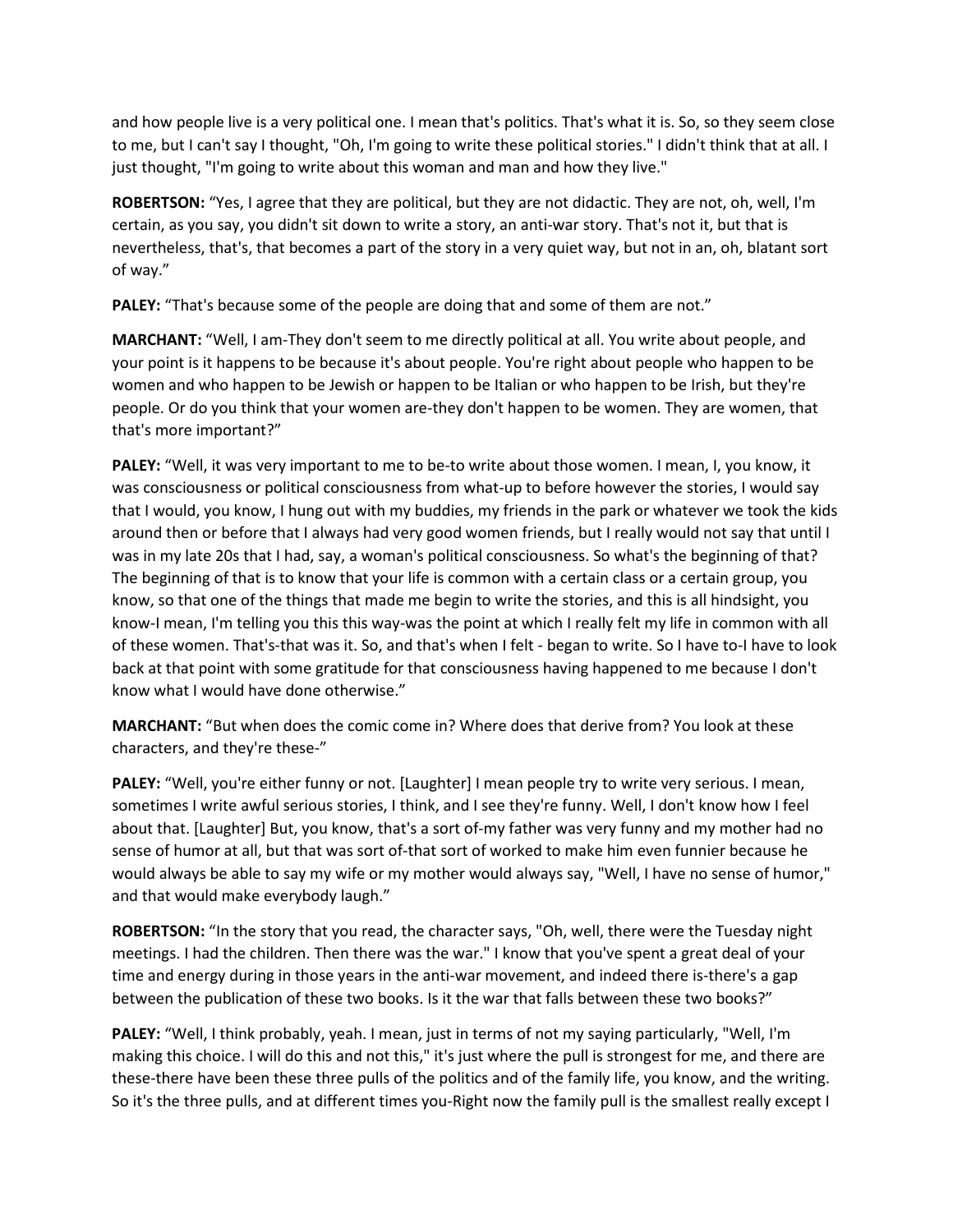like to go see my grandchild a lot. I mean that's really the least. So it's-now it's just between the other two, and I really-I really move and not in a particularly conscious way. I just don't seem to be that wide awake to what I'm doing, so to speak, but I do move more towards one than more towards another. We spent a lot of time organizing something called the Women's Pentagon Action, and that used up, you know, an awful lot of time, which I considered it very important to give because life is really just a circle, and everything you do is right in it. So, so I write a one book, the one book less than I would have written. I'll write another book."

**ROBERTSON:** "Yes, I think that's really remarkable, but I think not too many writers probably do have this sense that, well, the writing is simply one part of my life. It's a part, but it isn't, maybe at a given moment, it's not even necessarily the most important part. It's just a part."

**PALEY:** "Yeah, but it really is more important than that somehow. I mean, when I say there are pulls, I mean the pulls are strong in either direction and also because I have these two books out now, suppose I was a woman who was struggling just to be published, you know. I would take another view. So I have to recognize that I have this good fortune, you know, of having produced a couple of books with the things I wanted to say about life in them, you know."

## **ROBERTSON:** "Yes."

**PALEY:** "And people who haven't done that really could, you know, could be in both pain and rage and feel that everything else is against them, and of course, it's probably the publishing companies more than their families or anything like that, but it's hard. It's just-"

**MARCHANT:** "But you seem not to feel regret because of the books you might have written if you hadn't been so politically active or if you hadn't had children. You have the three pulls, but you accept them easily. You're pulled in the way of writing. You're pulled in the way of political activism. You're pulled in the way of family, and that's the way it is. You don't feel bitterness."

**PALEY:** "Well, it isn't that simple. If you remember, I was supposed to be here a few weeks ago, and I got awfully sick. One of the reasons I got awfully sick was I hadn't been writing six months. I mean, so I mean, I don't want it to be too light. It's just there are those pulls, but at the point at which you're pulled, you know, there's a tear as you're taken from something else, you know. So that it's not that easy. It's a real-it's a real one, but as for regrets, I chose to live this way, you know, and so, you know, what happened to me two months ago, I got sick and miserable and so forth and so on and had to stop going to so many meetings and had to go away for a few weeks, and I had to write, and I did. So that happens. So, or suppose you have kids. There's a point at which they get into trouble, you know. Well, you have to stop everything. You have to stop going to-you have to stop writing for a while. You have to stop going to meetings, and you have to pay attention to the kids because you put them in this world. You like them, too."

**MARCHANT:** "But if you don't write, you do get physically sick. You feel a malaise."

**PALEY:** "You know, you get a, develop a lot of pressure at certain points, and then as you get older, you do want to make sure that you get your work done a little bit. See, I don't want to make it too light, but I don't regret having spent the time I did, and I have to add to the fact that I also have a strong streak of indolence, which, you know, which probably is important to writers, you know, but because how are you going to daydream all this stuff into paper? You know, wander around looking stupid."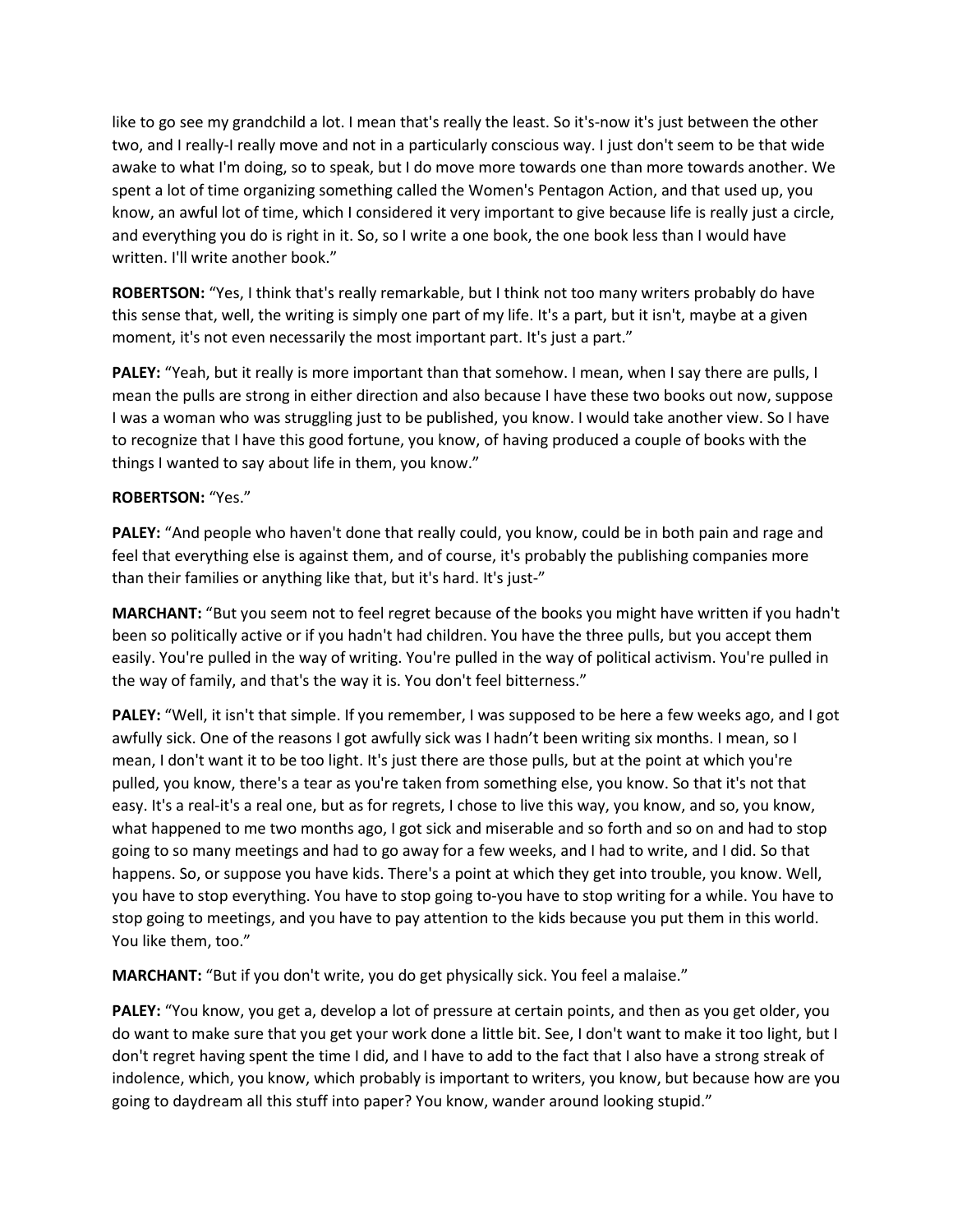**MARCHANT:** "Well, do you-are you very disciplined?"

**PALEY:** "No. That was fast." [Laughter]

**MARCHANT:** "Do you-do you have a regular time for writing?"

**PALEY:** "Well, I have-I try to do some work every morning a little bit, and I - once I have a story that I'm really working on, I work very hard. But if I'm not really, really working hard on a story, I'll do a little bit every morning, but I won't really-until it all comes together. I probably would just do other things as well."

**ROBERTSON:** "You-we talked a little bit about your working on a long thing, a novel perhaps. You were feeling that you probably won't do this."

**PALEY:** "Well, it's getting late. [Laughter] I mean, I could do it. I guess I'm almost 60, but I don't have the-I don't know that I have the-that I have the novelist determination to do certain things. My husband, Robert Nichols, wrote a very long book, so I have the opportunity to see somebody who does it, you know, and I know the kind of thinking it takes and the amount of paper that has to be hung on the walls and characters to be taken care of, and I have- I don't see myself doing that at all. I do see myself dealing with the same people a lot so that I have a lot of the same characters, and anybody who wants can go and make a novel out of it in their heads."

**MARCHANT:** "May I ask you what are you working on now? What were you working on in Mexico?"

**PALEY:** "Well, I have a couple of long stories that I've started long ago, and that's before, well, during last summer, and I've been working on them. They're pretty-they're pretty long, but nice thing that happened in Mexico was I wrote a very short story totally, which was-which I hadn't expected, and it's the stories you don't expect that are very thrilling in a way, and there are always those little ones that just come I guess like poems, and so that I'm working on those two long stories, and when I finish them, I guess I'll have a book. I don't have enough-I have enough stories for a book, but I don't have a book because these are books, and I want a book. So I have this-these two stories will make a book, I'd say."

**MARCHANT:** "It sounds as if you've spent a lot of time dreaming about your characters. When you say you think about them, you're really dreaming and listening to the characters talk. And then you're ready and you write them rather fast then?"

**PALEY:** "No. No. No. No. The long stories take an awful long time. I mean they really take a long-they take, as I said, years sometimes. I mean, "The Long-Distance Runner" in there, I wrote the first page and a half, you know, and then I didn't know what the devil to do for, oh, about a year. I didn't know which way it was going, and then about a year later, I wrote the next three or four pages, and then maybe a few months after that, I finished it."

**MARCHANT:** "Who have been your mentors, your actual teachers and writers, from whom you've learned?"

**PALEY:** "Well, I can't-it's hard for me to say that, and it really is a longer subject because I really, I think that I was a big reader as a child. So I read everything, and, you know, everything that people read and read, and they all had a lot of influence on me, but I really think that the language and all of that really comes from the form in a way, comes from literature, but the language and the subject matter, it really